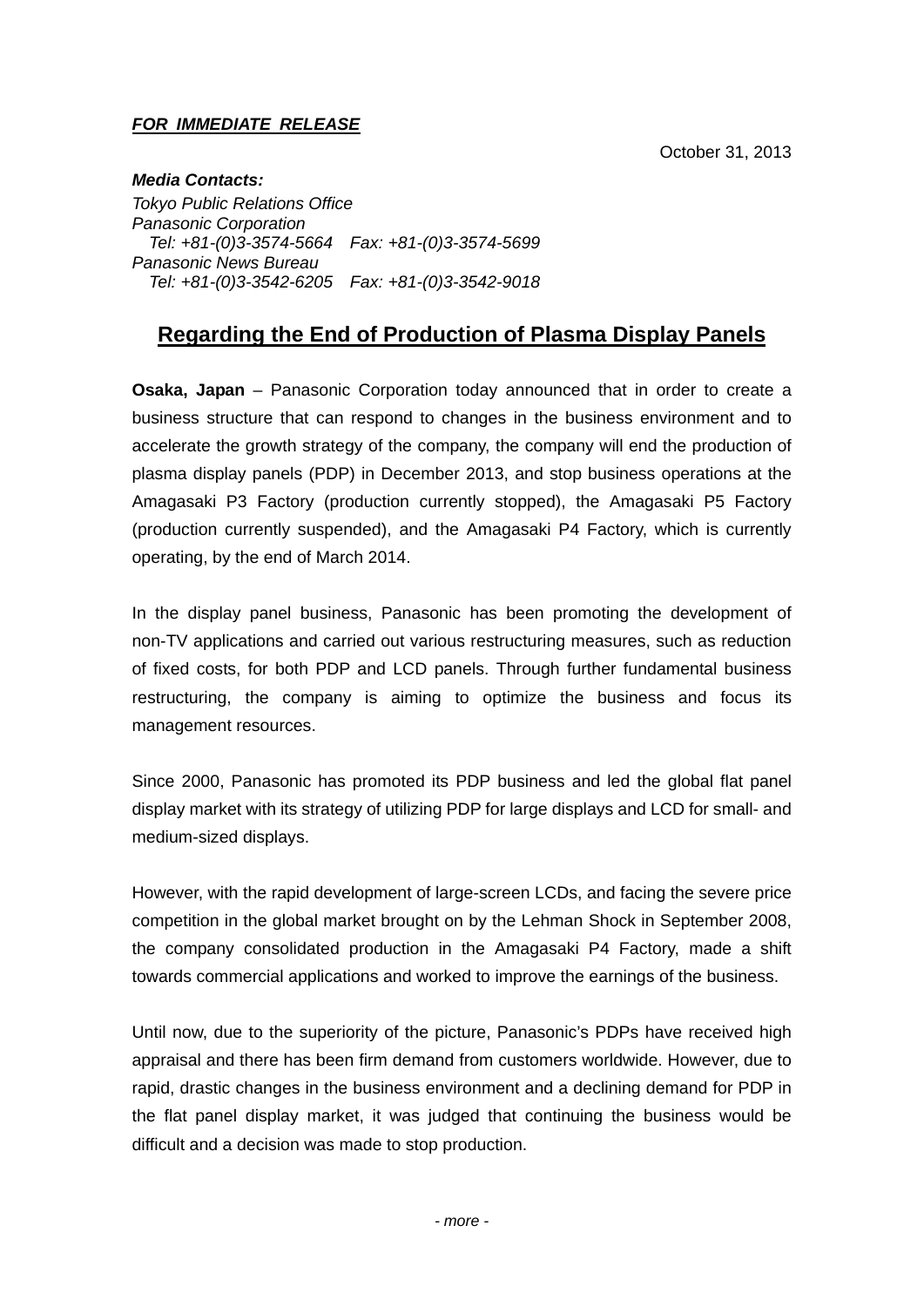The company will end sales of plasma TVs for consumer use and PDP related products for commercial use, such as Interactive Plasma Displays, with the products for FY 2014 (ending March 31, 2014). However, by selecting display panels that are most suitable for each product for both consumer and commercial use, Panasonic will work to develop and provide appealing products which meet the demands of customers, and will aim towards new development of its visual and display businesses.

## **Outline of the Amagasaki Factories of Panasonic Plasma Display Co., Ltd.\*1**

| Location                   | 2-16-4 Suehiro-cho, Amagasaki City, Hyogo Pref.              |
|----------------------------|--------------------------------------------------------------|
| <b>Start of Operations</b> | September 2005                                               |
| <b>Business Activities</b> | Production and sales etc. of plasma displays, plasma display |
|                            | modules and related products                                 |
| Land Area                  | Approx. 380,000m <sup>2</sup> (P3, P4, P5 combined)          |
| <b>Total Floor Area</b>    | Approx. 147,000m <sup>2</sup>                                |
| <b>End of Production</b>   | March 2012 (production stopped)                              |

#### **Amagasaki P3 Factory**

## **Amagasaki P4 Factory**

| Location                   | 2-16-4 Suehiro-cho, Amagasaki City, Hyogo Pref.              |
|----------------------------|--------------------------------------------------------------|
| <b>Start of Operations</b> | <b>June 2007</b>                                             |
| <b>Business Activities</b> | Production and sales etc. of plasma displays, plasma display |
|                            | modules and related products                                 |
| Land Area                  | Approx. 380,000m <sup>2</sup> (P3, P4, P5 combined)          |
| <b>Total Floor Area</b>    | Approx. 190,000m <sup>2</sup>                                |

## **Amagasaki P5 Factory**

| Location                   | 15 Ougi-machi, Amagasaki City, Hyogo Pref.                   |
|----------------------------|--------------------------------------------------------------|
| <b>Start of Operations</b> | November 2009                                                |
| <b>Business Activities</b> | Production and sales etc. of plasma displays, plasma display |
|                            | modules and related products                                 |
| Land Area                  | Approx. 380,000m <sup>2</sup> (P3, P4, P5 combined)          |
| <b>Total Floor Area</b>    | Approx. 277,000m <sup>2</sup>                                |
| <b>End of Production</b>   | March 2012 (production suspended)                            |

\*1 Company name changed from Matsushita Plasma Display Co., Ltd. in 2008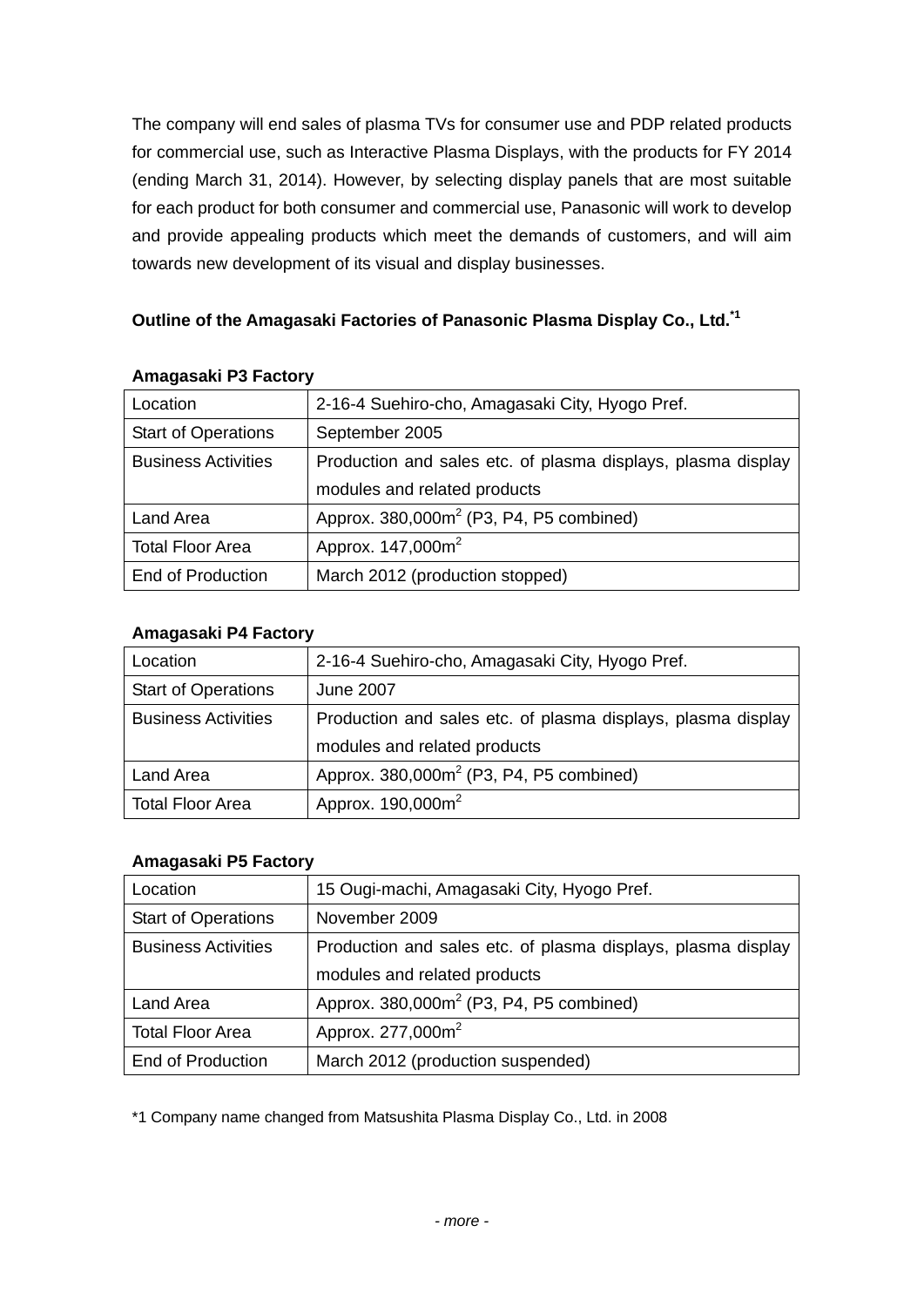## **Outline of Closed Factories**

## **Ibaraki Factories**

## **Ibaraki P1 Factory**

| Location                   | 1-1 Matsushita-cho, Ibaraki City, Osaka Pref.                |
|----------------------------|--------------------------------------------------------------|
| <b>Start of Operations</b> | <b>June 2001</b>                                             |
| <b>Business Activities</b> | Production and sales etc. of plasma TVs, plasma displays for |
|                            | commercial use, plasma display modules and related products  |
| Land Area                  | Approx. 120,000m <sup>2</sup> (Ibaraki Factories combined)   |
| <b>Total Floor Area</b>    | Approx. 30,000m <sup>2</sup>                                 |
| <b>End of Production</b>   | <b>March 2012</b>                                            |

## **Ibaraki P2 Factory**

| Location                   | 1-1 Matsushita-cho, Ibaraki City, Osaka Pref.                |
|----------------------------|--------------------------------------------------------------|
| <b>Start of Operations</b> | April 2004                                                   |
| <b>Business Activities</b> | Production and sales etc. of plasma TVs, plasma displays for |
|                            | commercial use, plasma display modules and related products  |
| Land Area                  | Approx. 120,000m <sup>2</sup> (Ibaraki Factories combined)   |
| <b>Total Floor Area</b>    | Approx. 75,000m <sup>2</sup>                                 |
| <b>End of Production</b>   | <b>March 2012</b>                                            |

# **Panasonic Plasma Display (Shanghai) Co., Ltd.\*2**

| Location                   | No. 1398 Jinsui Road, Jingiao Export Processing Zone,        |
|----------------------------|--------------------------------------------------------------|
|                            | Pudong New Area, Shanghai, 201206, China                     |
| <b>Start of Operations</b> | December 2001 (set production)                               |
|                            | February 2002 (panel production)                             |
| <b>Business Activities</b> | Production and sales etc. of plasma display panels, plasma   |
|                            | display modules and finished plasma TV sets                  |
| Land Area                  | Approx. 81,000m <sup>2</sup>                                 |
| <b>Total Floor Area</b>    | Approx. 56,000m <sup>2</sup>                                 |
| <b>End of Production</b>   | September 2012 (liquidation planned to be completed in 2013) |

\*2 Company name changed from Shanghai Matsushita Plasma Display Co., Ltd. in 2005